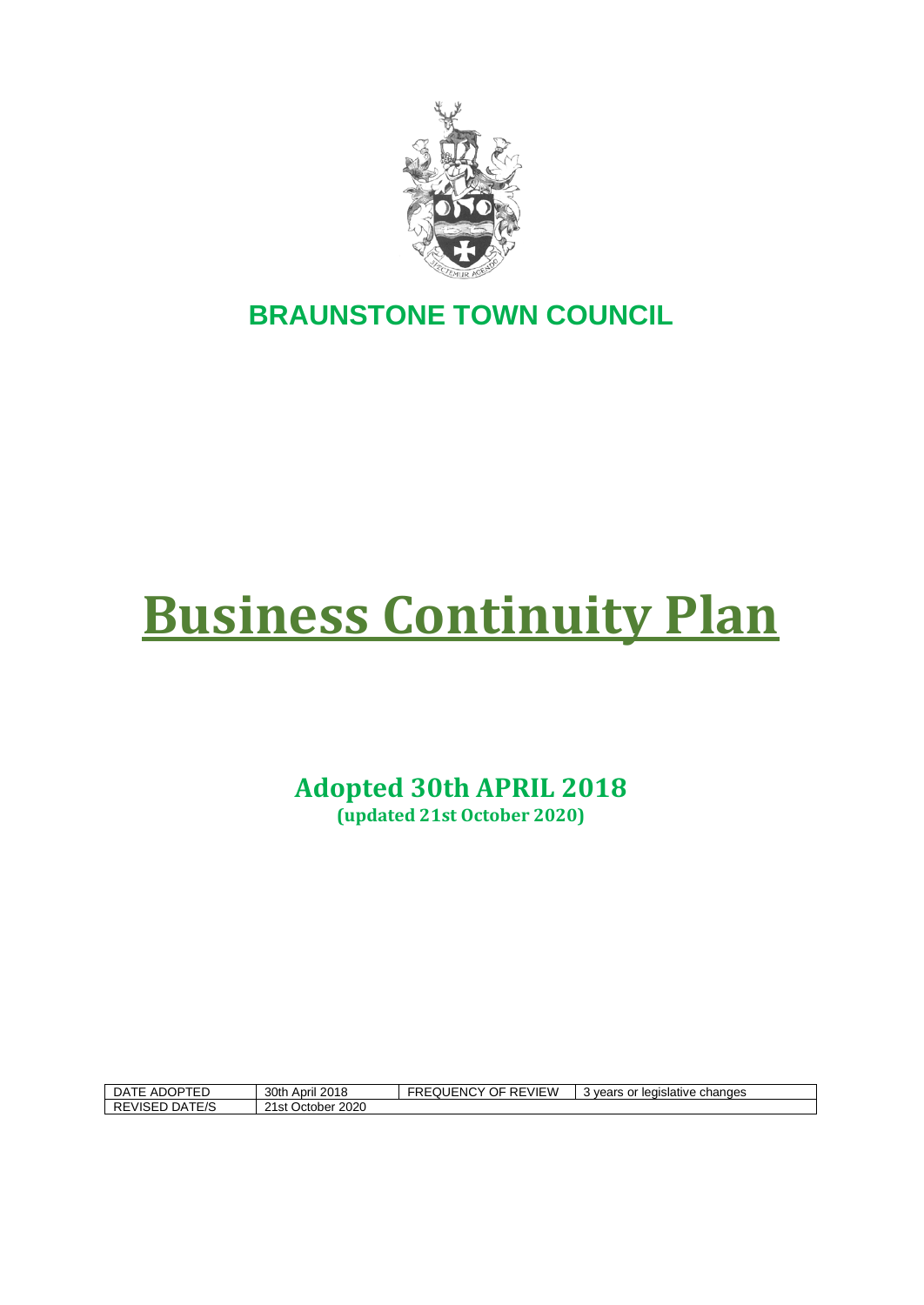#### **BRAUNSTONE TOWN COUNCIL**

#### **Business Continuity Plan**

## CONTENTS

#### Item

#### Page No.

| 1 <sub>1</sub>   |  |
|------------------|--|
| 2.               |  |
| 3.               |  |
| 4.               |  |
| 5.               |  |
| 6.               |  |
| $\overline{7}$ . |  |
| 8.               |  |
|                  |  |
|                  |  |
|                  |  |
|                  |  |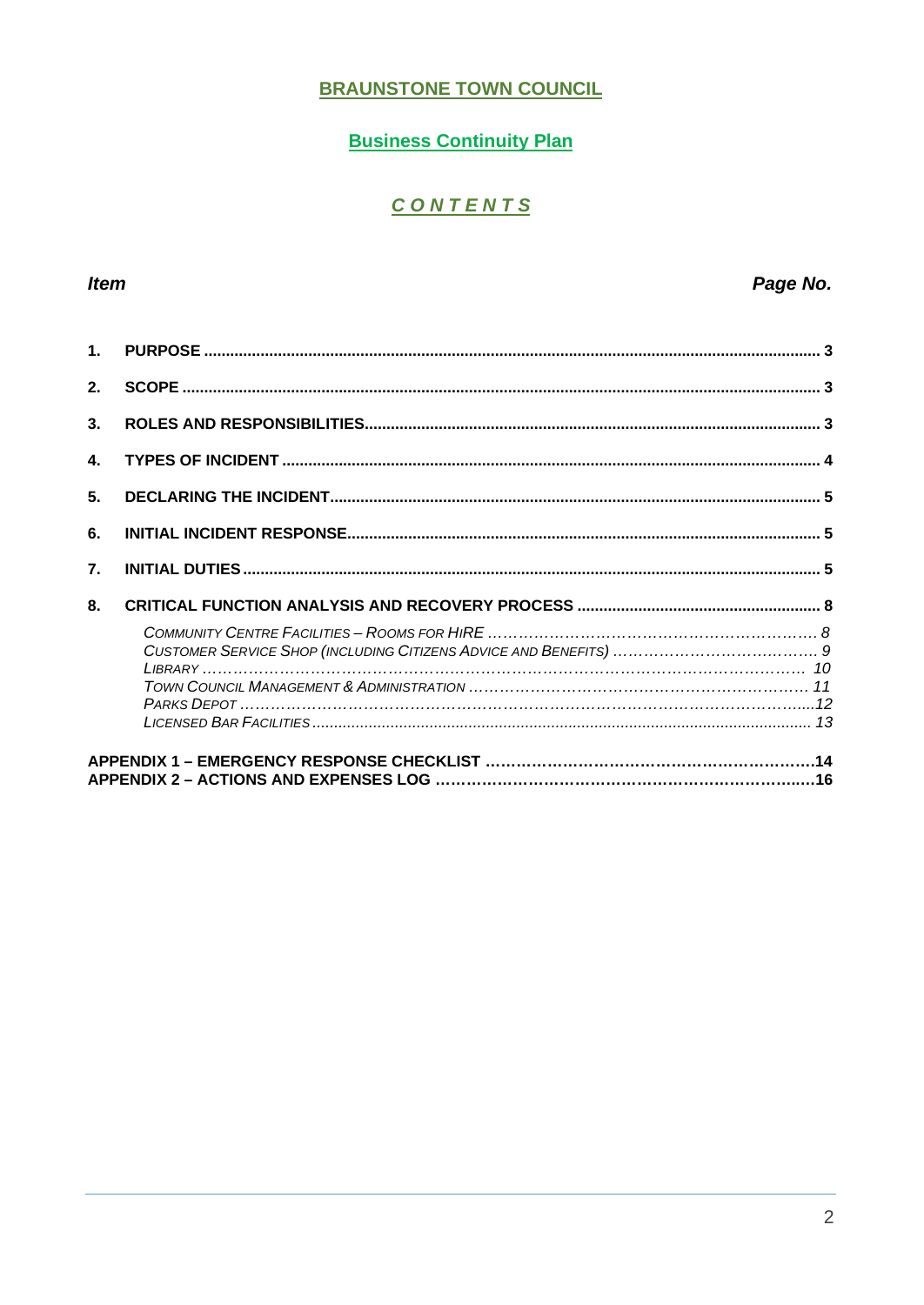#### **BRAUNSTONE TOWN COUNCIL**

#### **BUSINESS CONTINUITY PLAN**

#### <span id="page-2-0"></span>**1. PURPOSE**

To prepare Braunstone Town Council to cope with the effects of an incident/emergency:

- To identify Key Roles & Responsibilities
- To analyse the emergency risks to the Council's Services
- To define and prioritise the Critical Functions of the Council's business
- To detail the agreed response to an incident/emergency

#### <span id="page-2-1"></span>**2. SCOPE**

The plan's scope extends to dealing with major incidents which affect the availability of the Council's services, for example:

- Directly: major fire at one of our buildings destroying large parts of the building and making other parts unusable; resulting in the loss of operating space and equipment; and/or
- Indirectly: use of parts of one of our buildings as an emergency evacuation centre or for the provision of another critical service to the community, e.g. GP Surgery, impacting on the ability of the Town Council to continue to provide its services.

The plan guides the Town Council's response to incidents which impact on the delivery of its services. Depending on the nature of the incident, another statutory agency, such as the Police and/or Fire Service, may be in charge.

#### <span id="page-2-2"></span>**3. ROLES AND RESPONSIBILITIES**

**Overall responsibility** for ensuring the Council has contingency plans and is able to deliver its services rests with the Council's Policy & Resources Committee, who review and revise this policy as necessary at regular intervals. The Corporate Governance Sub-Committee has oversight of the systems and processes which ensure the Council undertakes appropriate assessment of risk and implements mitigating actions.

**Day to day responsibility** for ensuring this policy is put into practice is delegated to the Executive Officer & Town Clerk, who has delegated authority under the Council's Scheme of Delegation "*To take such action as is required in the case of an emergency or urgency subject to:*

- *a) consultation with the Town Mayor, Leader of the Council and the Chair of the relevant Standing Committee, or, in their absence, the relevant deputy; and*
- *b) a report on the action taken being made to the next meeting of the Council or relevant Standing Committee, as appropriate*"*.*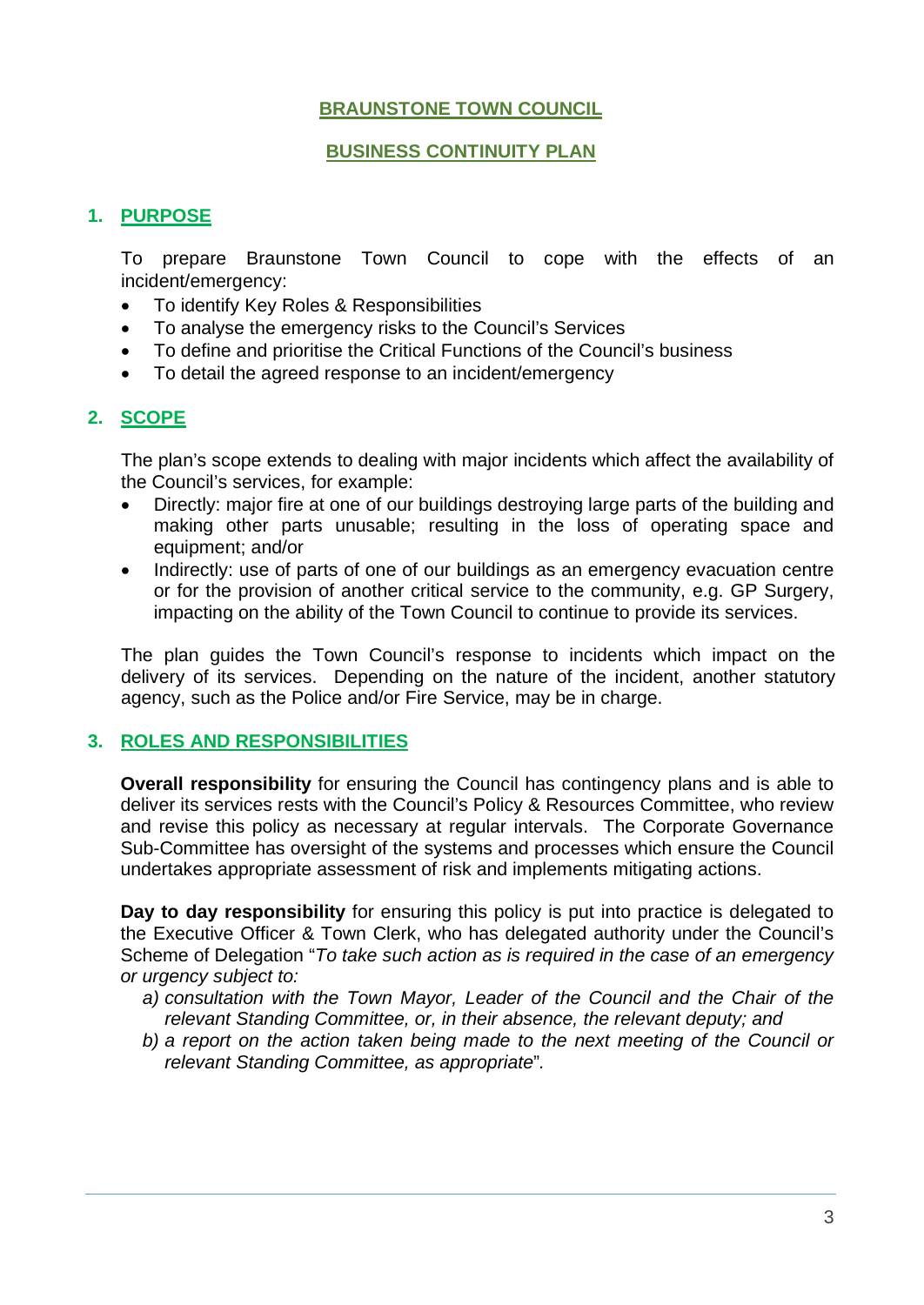**The Incident Response Leadership Team** will consist of the Council's Officer Management Team:

- Executive Officer & Town Clerk (Chair)
- Deputy Executive Officer & Community Services Manager
- Resources & Facilities Manager

supported by an administrator (usually the Personal Assistant & Administrative Officer).

Depending on the nature of the incident and progress with the response, **Councillors, particularly the Leader and Deputy Leader of the Council**, Town Mayor and relevant Standing Committee Chairs as appropriate, may serve on the Incident Response Leadership Team.

Once the initial critical stages have been dealt with, the Council's **Policy & Resources Committee,** and any other relevant Standing Committee, should be convened at reasonable notice to receive a report on the action taken, to consider the current position, options available for ongoing management of the incident and restoring the Council's Services, and to determine a recovery plan, including further actions, staffing required (including whether enhanced payments are required), finance and timescales.

**All employees,** may be required at some point to assist with responding to the incident, and should:

- co-operate with supervisors and managers;
- be flexible with their working hours, place of work and with the duties they undertake; and
- follow all procedures to protect their own health and safety and that of others.

#### <span id="page-3-0"></span>**4. TYPES OF INCIDENT**

The following lists potential incidents and their impact on the Council's services (this is not an exhaustive list):

| <b>INCIDENT</b>                    | <b>SERVICE IMPACT</b>                             |
|------------------------------------|---------------------------------------------------|
| Fire / Flood damage                | at   Customer Services, Town Council Offices, Bar |
| <b>Braunstone Civic Centre</b>     | Service, cancellation of room hires               |
| Fire / Flood damage at Library     | Library                                           |
| Fire / Flood damage at Thorpe      | Cancellation of Pre-school and<br>Doctor's        |
| <b>Astley Community Centre</b>     | surgery/clinics/treatment. Cancellation of room   |
|                                    | hires.                                            |
| Fire / Flood damage at Mossdale    | Loss of / damage to Parks Machinery<br>and        |
| Pavilion / Depot                   | Equipment                                         |
| Use of a Community Centre as       | Cancellation of Room Hires, use of toilet and     |
| an Evacuation Centre               | kitchen facilities to support evacuation centre.  |
|                                    | Use of rooms to support Evacuation Centre         |
|                                    | operation. Building open 24 hours.                |
| Re-location of Critical Service to | Cancellation of room hires and loss of space for  |
| a Community Centre                 | room hires.                                       |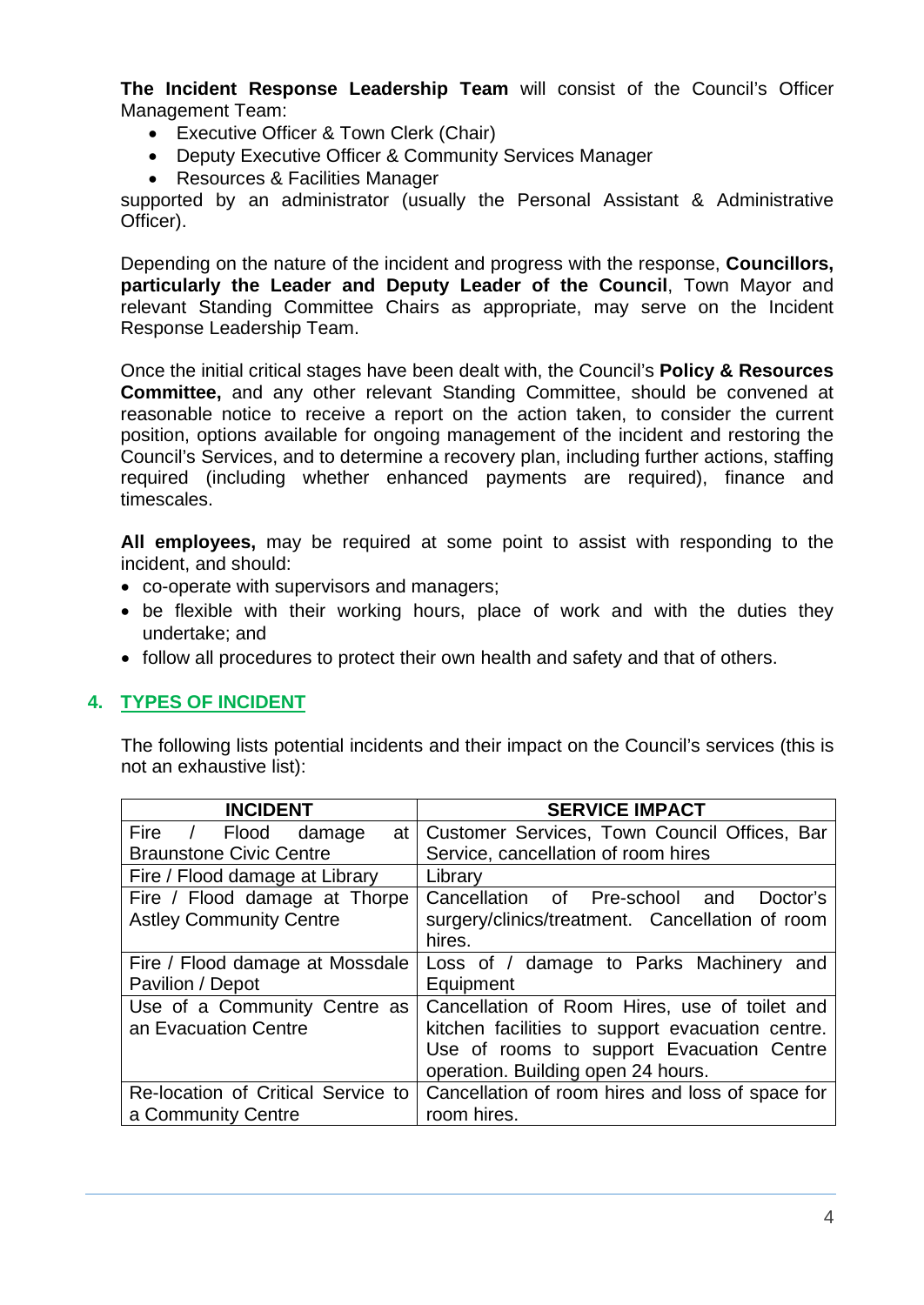| <b>INCIDENT</b>                                                      | <b>SERVICE IMPACT</b>                                                                                                                   |
|----------------------------------------------------------------------|-----------------------------------------------------------------------------------------------------------------------------------------|
| Terrorist incident / serious crime                                   | Unavailability of space and services located                                                                                            |
|                                                                      | within that space while investigations<br>are<br>undertaken.                                                                            |
|                                                                      |                                                                                                                                         |
| Significant disruption to<br>power,                                  | All services, including cancellation of room hires,                                                                                     |
| gas and/or water                                                     | Customer Services, Library and Licensed Bar.                                                                                            |
| Significant interruption to phone<br>and internet services           | Customer Service Shop (including enquiries and<br>payments); limited access to bookings system to<br>process new bookings and payments. |
| Pandemic / Restriction<br><b>on</b><br>activities and social contact | Customer Services, Library, Town Council<br>Offices, Bar Service, cancellation of room hires.<br>closure of play / gym equipment        |

#### <span id="page-4-0"></span>**5. DECLARING THE INCIDENT**

The Executive Officer & Town Clerk is responsible for assessing the incident, as guided by the examples in section 4 of the plan and/or by the emergency services or other appropriate statutory body, and determining whether there is a significant impact upon the Council's Services. Where practical, the Executive Officer & Town Clerk will involve Service Managers and the Council's Leadership. Should the impact upon the Council's Services be significant or there is a wider emergency declared, then the Executive Officer & Town Clerk will "declare an incident" and take immediate steps to enact the provisions and processes in this plan.

In the absence of the Executive Officer & Town Clerk, the Deputy Executive Officer & Community Service Manager will be responsible and then the Resources & Facilities Manager.

#### <span id="page-4-1"></span>**6. INITIAL INCIDENT RESPONSE**

As soon as it is practically possible and safe to do so, the Incident Response Leadership Team will meet to determine:

- Allocation of Responsibilities (including Deputies) to key duties, including liaison with the emergency services, where necessary and liaison with the Council's Insurance and IT Services provider;
- Potential Impact on the organisation and its services;
- The likely impact of individual services;
- Recovery Timeframe;
- Staffing required (numbers, skills, knowledge);
- Data / IT systems required;
- Premises from which to operate (relocation, working from home);
- Communications and Engagement (Councillors, Partners, Staff, Customers, Residents, Hirers);
- Equipment (key equipment recovery or replacement, alternative sources);
- Supplies (replacement of stock, key supplies required).

#### <span id="page-4-2"></span>**7. INITIAL DUTIES**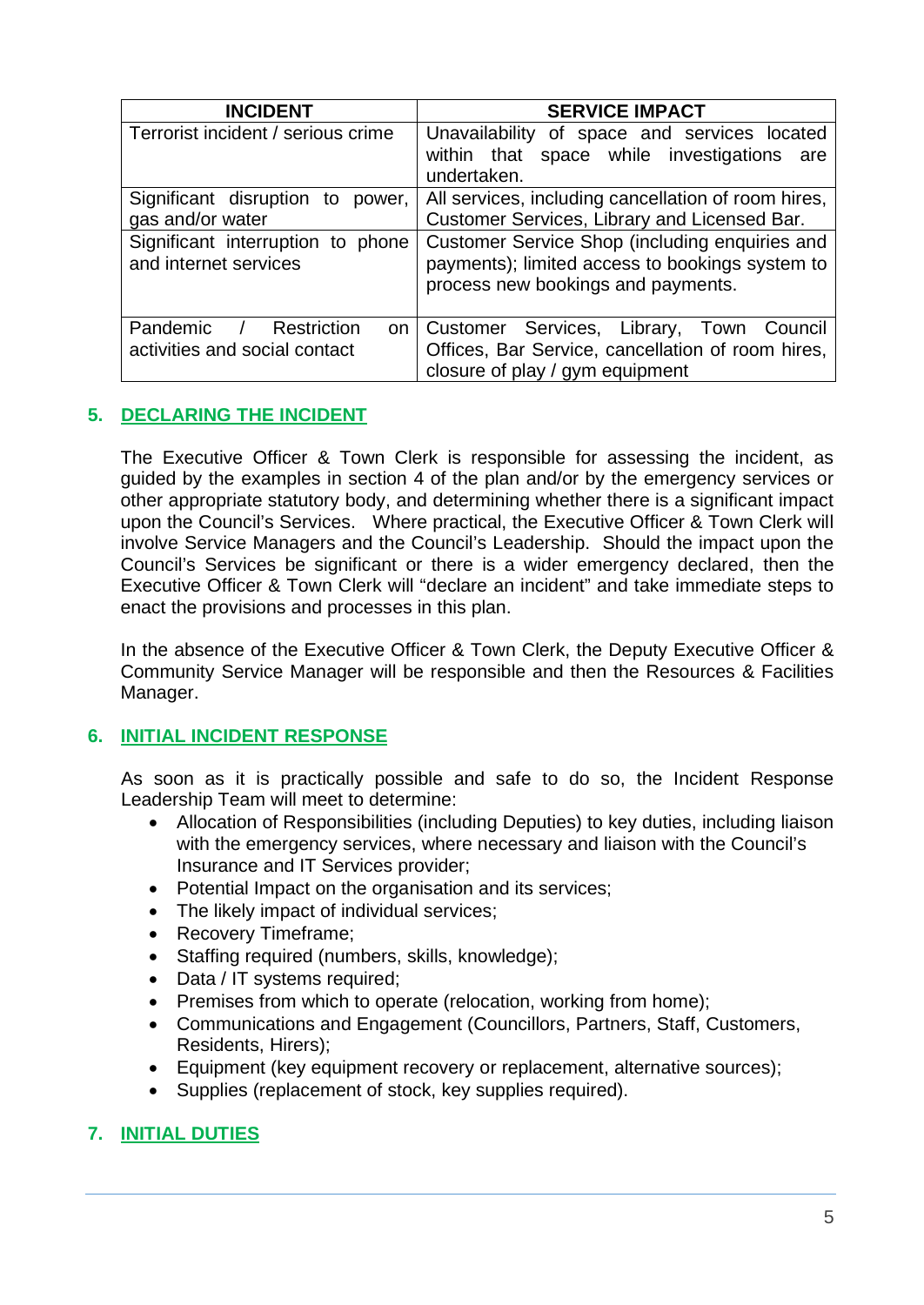The Incident Response Leadership Team will initially meet and identify immediate actions, staffing required, how staff will be contacted to respond to the incident and allocate responsibilities. The allocation of responsibilities will be dependent upon the incident and which actions are initially required to facilitate the recovery process.

The list below allocates key responsibilities to an officer, this allocation is for guidance, it is not exhaustive and ensures that key actions are quickly identified and allocated.

In practice the Incident Response Leadership Team may choose to reallocate the responsibilities to ensure that critical actions are carried out quickly and in a timely manner. Dependent upon progress, actions are likely to be re-prioritised and reallocated, particularly in the first 48 hours.

| <b>Officer</b>                    | <b>Initial Duties</b>                                                                 |
|-----------------------------------|---------------------------------------------------------------------------------------|
| <b>Executive Officer &amp;</b>    | • Liaison with Emergency Services                                                     |
| <b>Town Clerk</b>                 | • Convening Incident Response Leadership Team                                         |
|                                   | • Liaison with the Leader of the Council, Town Mayor,                                 |
|                                   | Committee Chairs and Deputies, including briefings ahead                              |
|                                   | of press statements                                                                   |
|                                   | • Contact / Liaison with Insurance Broker and Underwriter                             |
|                                   | • Ensuring information is provided to, and engagement with,<br>Councillors            |
|                                   | • Identifying key messages for staff, public, customers                               |
|                                   | • Seeking guidance from other bodies, such as principal                               |
|                                   | councils, who could provide advice on an                                              |
|                                   | emergency/contingency/business recovery situation.                                    |
| <b>Deputy Executive</b>           | • Ensuring information is provided to the public                                      |
| Officer & Community               | • Notifying Public Service partners                                                   |
| Services Manager                  | • Dealing with initial press enquiries and making                                     |
|                                   | arrangements for statements                                                           |
|                                   | • Contacting staff needed in the service area to undertake                            |
|                                   | initial recovery duties                                                               |
|                                   | • Ensuring any affected parks premises are made safe                                  |
| <b>Resources &amp; Facilities</b> | • Contact / Liaison with IT provider                                                  |
| Manager                           | • Identifying access to IT systems and server, computers,                             |
|                                   | printers and copying facilities, telephone and                                        |
|                                   | communication links                                                                   |
|                                   | • Contact / Liaison with Utility companies                                            |
|                                   | • Contacting staff needed in the service area to undertake<br>initial recovery duties |
|                                   | • Ensuring any affected Centre premises are made safe                                 |
|                                   | • Overseeing initial purchases of equipment and supplies                              |
|                                   | required for recovery                                                                 |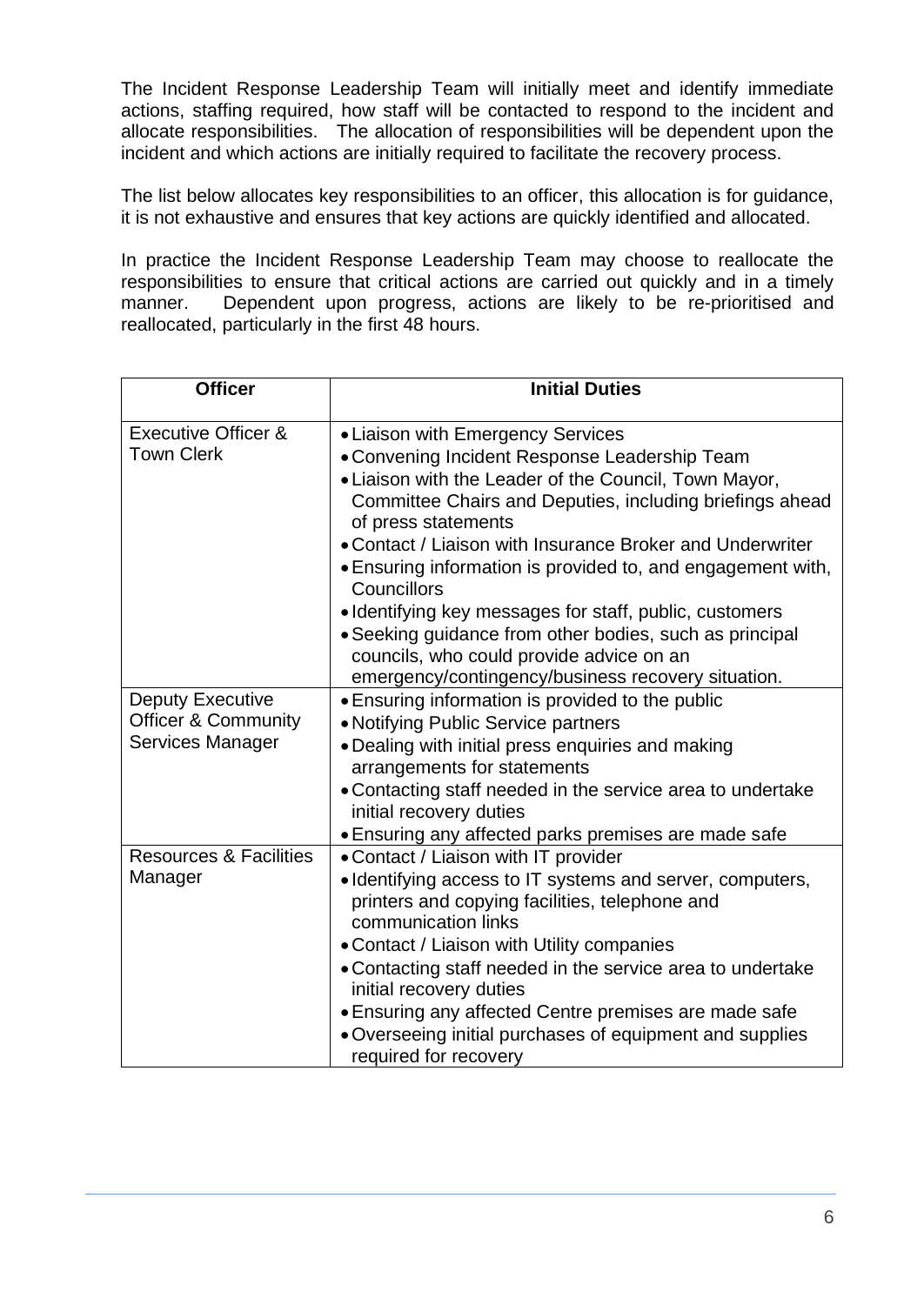| <b>Officer</b>                                        | <b>Initial Duties</b>                                                                                                                                                                                                                                                                                                                                                                 |
|-------------------------------------------------------|---------------------------------------------------------------------------------------------------------------------------------------------------------------------------------------------------------------------------------------------------------------------------------------------------------------------------------------------------------------------------------------|
| Personal Assistant &<br><b>Administrative Officer</b> | • Administrative support to Incident Response Leadership<br>Team<br>• Ensuring that appropriate filing systems (electronic and<br>paper) are established to assist the Management Team in<br>undertaking their responsibilities and keeping records<br>• Ordering equipment and supplies, processing and<br>recording orders, invoices and payments under the<br>emergency procedures |
| Communications &<br><b>Events Officer</b>             | • Updating information on the Council's website<br>• Providing updates on Social Media<br>• Drafting Press Releases<br>• Producing required notices<br>• keeping residents and the community updated                                                                                                                                                                                  |
| Customer &<br><b>Information Services</b><br>Advisor  | • Contacting Hirers<br>• Dealing with and recording enquiries (phone, email and in<br>person) concerning the incident<br>• Producing documentation, establishing processes and<br>taking action to enable the service (if directly affected) to<br>be recovered                                                                                                                       |
| Duty Officer-<br><b>Community Centres</b>             | • Duty at Centres, potentially out of hours (e.g. Evacuation<br>Centre)<br>• Contacting Hirers<br>• Dealing with and recording enquiries (phone, email and in<br>person) concerning the incident<br>• Producing documentation, establishing processes and<br>taking action to enable the service (if directly affected) to<br>be recovered                                            |
| <b>Parks/Grounds Staff</b>                            | • Establishing processes and taking action to enable the<br>service (if directly affected) to be recovered<br>• Making the premises safe<br>• Moving equipment and supplies required for recovery to<br>an alternative location                                                                                                                                                       |
| <b>Cleaner &amp; Premises</b><br>Operatives           | • Ensuring Centres are cleaned, potentially out of hours<br>(e.g. Evacuation Centre)<br>• Making the premises safe<br>• Assisting with moving equipment and supplies required for<br>recovery to an alternative location                                                                                                                                                              |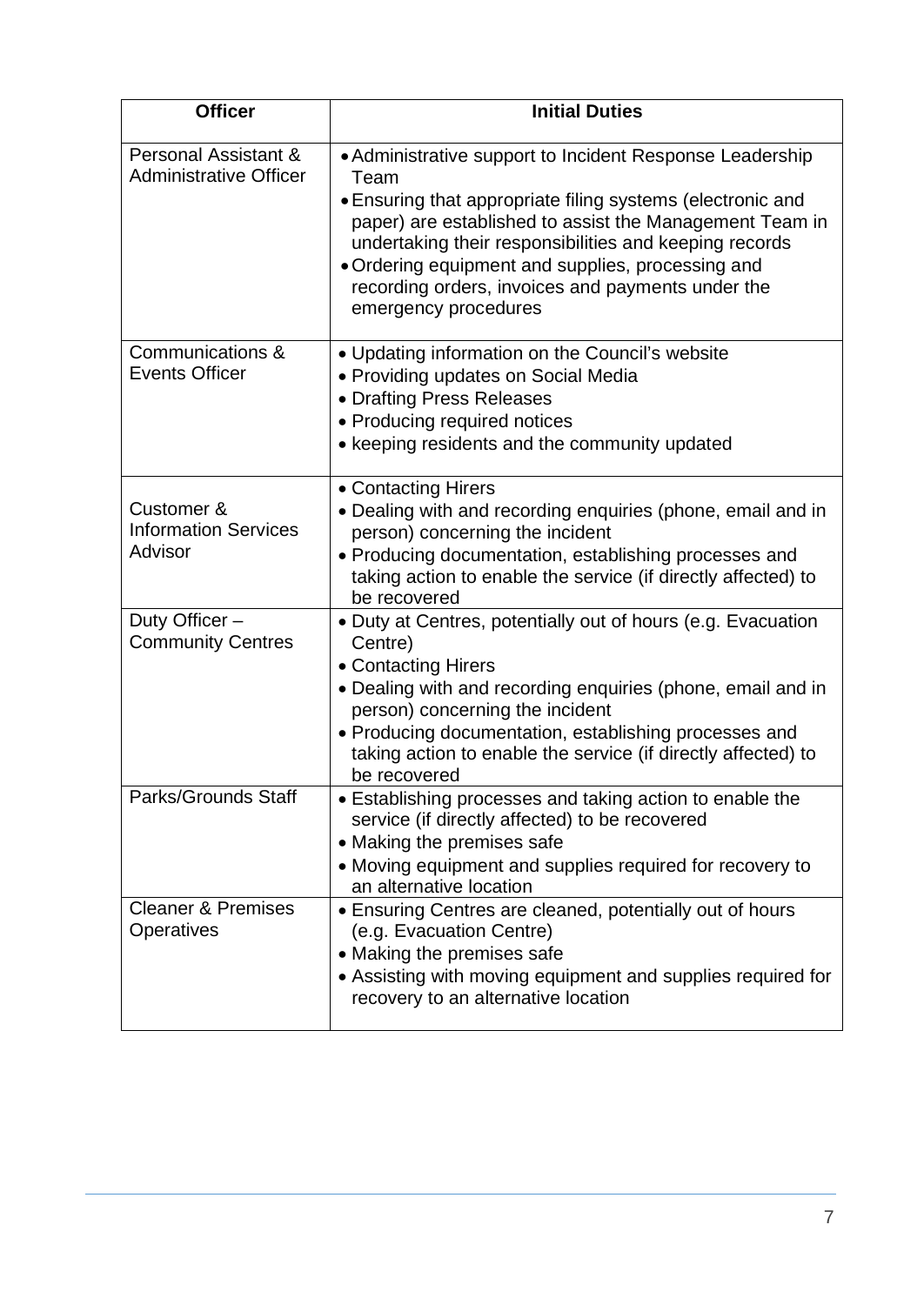#### <span id="page-7-0"></span>**8. CRITICAL FUNCTION ANALYSIS AND RECOVERY PROCESS**

Community Centre Facilities – Rooms for Hire

| <b>Priority:</b>                                                                                             | 1 | <b>Critical</b><br>function:                                     | <b>Community Centre Facilities - Rooms for</b><br><b>Hire</b>                                                                                                                                                                                                                            |
|--------------------------------------------------------------------------------------------------------------|---|------------------------------------------------------------------|------------------------------------------------------------------------------------------------------------------------------------------------------------------------------------------------------------------------------------------------------------------------------------------|
| Responsibility:<br>(role responsible for leading on<br>this activity, plus deputies)                         |   |                                                                  | <b>Executive Officer &amp; Town Clerk</b><br><b>Resources &amp; Facilities Manager</b>                                                                                                                                                                                                   |
| Potential impact on<br>organisation<br>if interrupted:                                                       |   |                                                                  | Loss of room hire<br>Cancellation of local group meetings/events<br>Damage to reputation                                                                                                                                                                                                 |
| organisation:                                                                                                |   | Likelihood of interruption to                                    | Medium - fire, flood, alternative use for<br>evacuation or critical service, pandemic /<br>restriction on activities and social contact                                                                                                                                                  |
| Recovery timeframe:<br>damage)                                                                               |   | (how quickly must this function<br>be recovered to avoid lasting | 24 hours: to provide information to customers<br>2 weeks: Loss of customers to competitors                                                                                                                                                                                               |
|                                                                                                              |   | <b>Resources required for recovery:</b>                          |                                                                                                                                                                                                                                                                                          |
| <b>Staff</b><br>(numbers, skills, knowledge,<br>alternative sources)                                         |   |                                                                  | <b>Customer &amp; Information Services Advisors</b><br>and Duty Officers: contact hirers, make<br>alternative bookings, arrange refunds, assess<br>hirer's needs and keep them updated.<br>Communications & Events Officer: update<br>website, social media, notices, press<br>releases. |
| Data / systems<br>(backup and recovery<br>processes, staff and equipment<br>required)                        |   |                                                                  | Facilities System (Edge): remote access<br>system, requires internet connection and<br>computer.<br>Telephone & Email services.                                                                                                                                                          |
| Premises<br>(potential relocation or work-<br>from-home options)                                             |   |                                                                  | <b>Alternative Community Centre.</b><br>Work from Home - provide link to download<br>Edge, enable web access to Council email<br>server.                                                                                                                                                 |
| Communications<br>(methods of contacting staff,<br>suppliers, customers, etc)                                |   |                                                                  | Hirers: Telephone / Email<br>General Public: Website, Social Media, Press<br>Releases, Notices.                                                                                                                                                                                          |
| Equipment<br>(key equipment recovery or<br>replacement processes;<br>alternative sources; mutual aid)        |   |                                                                  | Computer, printer and telephone.                                                                                                                                                                                                                                                         |
| <b>Supplies</b><br>(processes to replace stock and<br>key supplies required; provision<br>in emergency pack) |   |                                                                  | Headed Paper, Compliments Slips,<br>envelopes, stamps. Printer cartridges.                                                                                                                                                                                                               |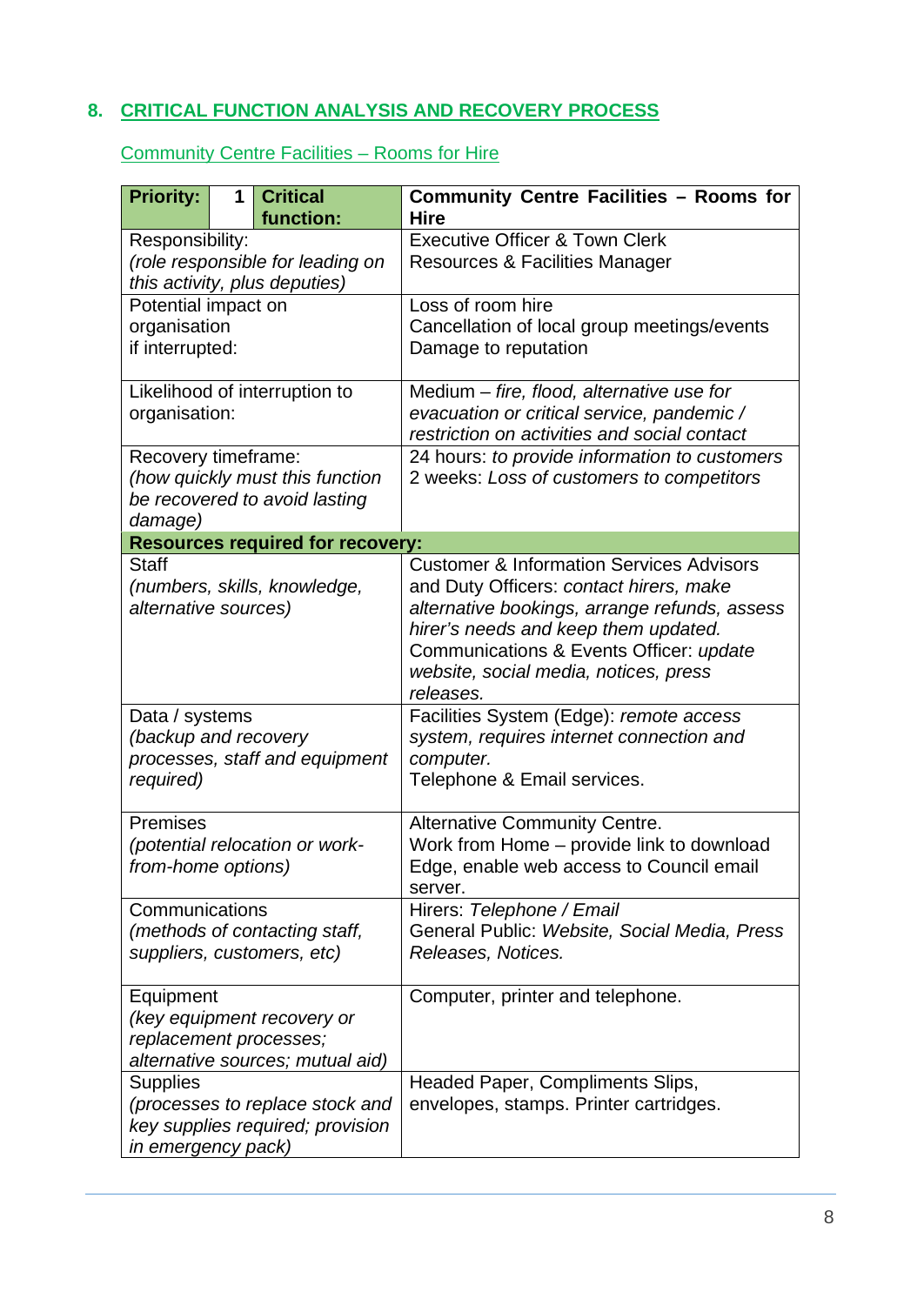| <b>Priority:</b>                                                                                             | 1 | <b>Critical</b><br>function:                                     | <b>Customer Service Shop (including Citizens</b><br><b>Advice and Benefits)</b>                                                                                                                               |
|--------------------------------------------------------------------------------------------------------------|---|------------------------------------------------------------------|---------------------------------------------------------------------------------------------------------------------------------------------------------------------------------------------------------------|
| Responsibility:<br>(role responsible for leading on<br>this activity, plus deputies)                         |   |                                                                  | <b>Executive Officer &amp; Town Clerk</b><br>Deputy Executive Officer & Community<br>Services Manager                                                                                                         |
| Potential impact on<br>organisation<br>if interrupted:                                                       |   |                                                                  | <b>Suspension of Service Shop Services</b><br>Unable to provide information to customers<br>Unable to collect payments                                                                                        |
| Likelihood of interruption to<br>organisation:                                                               |   |                                                                  | Medium - power and internet disruption, fire,<br>flood, closure of centre due terrorism or<br>serious crime, pandemic / restriction on<br>activities and social contact                                       |
| Recovery timeframe:<br>damage)                                                                               |   | (how quickly must this function<br>be recovered to avoid lasting | 24 hours: to provide information to customers<br>1 week: loss of CAB / Benefit Surgeries<br>2 weeks: impact on SLA requirements                                                                               |
|                                                                                                              |   | <b>Resources required for recovery:</b>                          |                                                                                                                                                                                                               |
| <b>Staff</b><br>(numbers, skills, knowledge,<br>alternative sources)                                         |   |                                                                  | <b>Customer &amp; Information Services Advisors</b><br>and Duty Officer (cover): to re-establish<br>service.<br>Communications & Events Officer: update<br>website, social media, notices, press<br>releases. |
| Data / systems<br>(backup and recovery<br>processes, staff and equipment<br>required)                        |   |                                                                  | Enquiries and Facilities System (Edge):<br>remote access system, requires internet<br>connection and computer.<br>Telephone & Email services.<br>VPN for file system.                                         |
| Premises<br>(potential relocation or work-<br>from-home options)                                             |   |                                                                  | Alternative location at Civic Centre or Library<br>(unaffected room or temporary portable cabin)<br>Telephone and Email services could be<br>operated from Thorpe Astley Centre.                              |
| Communications<br>(methods of contacting staff,<br>suppliers, customers, etc)                                |   |                                                                  | Partners: Telephone / Email<br>General Public: Website, Social Media, Press<br>Releases, Notices.                                                                                                             |
| Equipment<br>(key equipment recovery or<br>replacement processes;<br>alternative sources; mutual aid)        |   |                                                                  | Computer, printer, photocopier and telephone.                                                                                                                                                                 |
| <b>Supplies</b><br>(processes to replace stock and<br>key supplies required; provision<br>in emergency pack) |   |                                                                  | Headed Paper, Compliments Slips, customer<br>forms, information leaflets, administrative<br>forms (e.g. cash summary) envelopes,<br>stamps. Printer cartridges.                                               |

#### Customer Service Shop (including Citizens Advice and Benefits)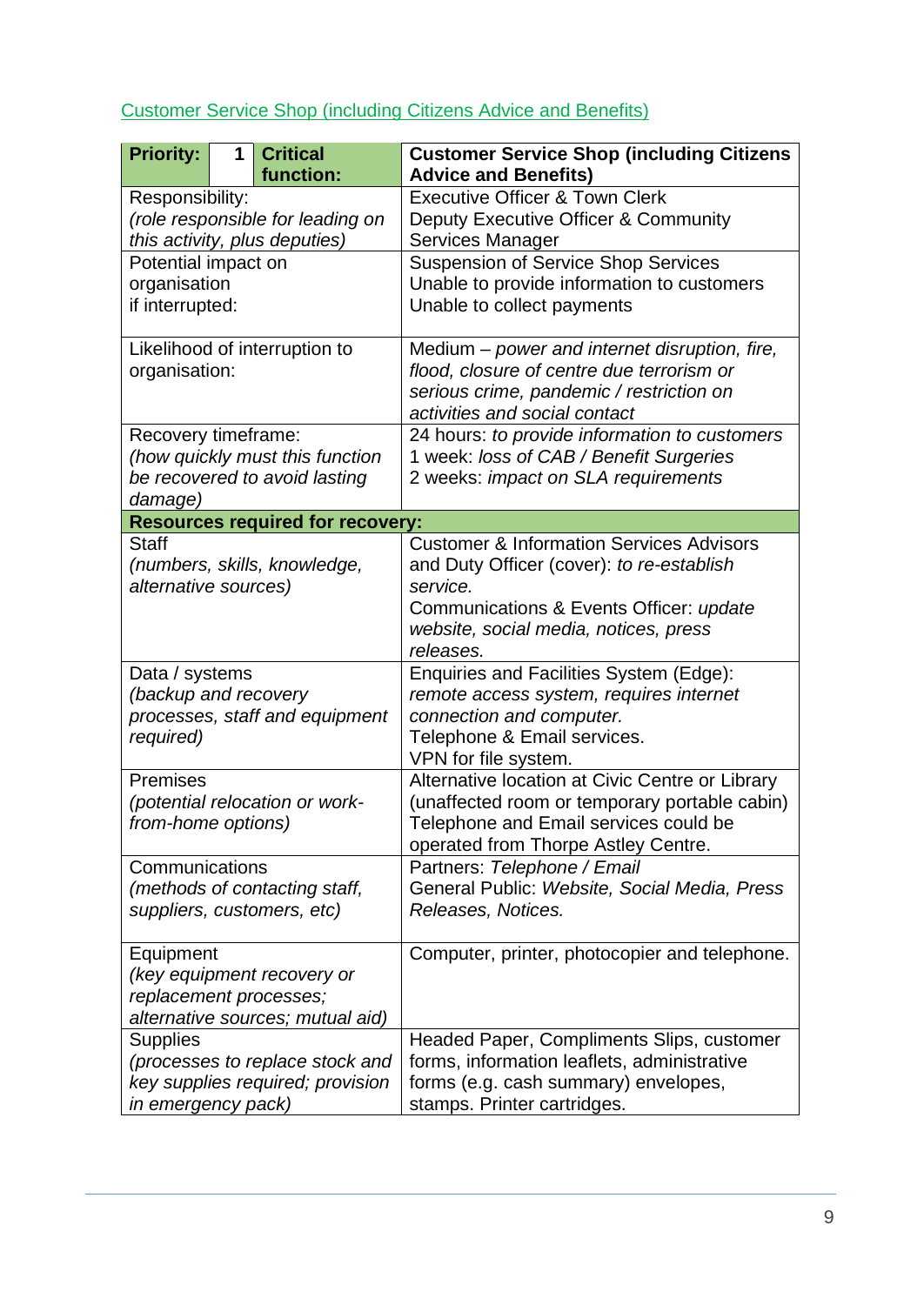## **Library**

| <b>Priority:</b>                 | $\mathbf{2}$ | <b>Critical</b><br>function:                                | Library                                                                                 |
|----------------------------------|--------------|-------------------------------------------------------------|-----------------------------------------------------------------------------------------|
| Responsibility:                  |              |                                                             | Deputy Executive Officer & Community                                                    |
| (role responsible for leading on |              |                                                             | <b>Services Manager</b>                                                                 |
| this activity, plus deputies)    |              |                                                             | <b>Executive Officer &amp; Town Clerk</b>                                               |
| Potential impact on              |              |                                                             | <b>Suspension of Library Services</b>                                                   |
| organisation                     |              |                                                             | Cancellation of local group meetings/events                                             |
| if interrupted:                  |              |                                                             |                                                                                         |
|                                  |              | Likelihood of interruption to                               | Medium – power and internet disruption, fire,                                           |
| organisation:                    |              |                                                             | flood, closure due terrorism or serious crime,                                          |
|                                  |              |                                                             | pandemic / restriction on activities and social<br>contact                              |
| Recovery timeframe:              |              |                                                             | 24 hours: to provide information to customers                                           |
|                                  |              | (how quickly must this function                             | 2 weeks: impact on users, lending and returns                                           |
|                                  |              | be recovered to avoid lasting                               |                                                                                         |
| damage)                          |              |                                                             |                                                                                         |
| <b>Staff</b>                     |              | <b>Resources required for recovery:</b>                     |                                                                                         |
|                                  |              | (numbers, skills, knowledge,                                | Library Assistants: to re-establish service.<br>Communications & Events Officer: update |
| alternative sources)             |              |                                                             | website, social media, notices, press                                                   |
|                                  |              |                                                             | releases.                                                                               |
| Data / systems                   |              |                                                             | County Council Library System: remote                                                   |
| (backup and recovery             |              |                                                             | access system, requires internet connection                                             |
|                                  |              | processes, staff and equipment                              | and computer.                                                                           |
| required)                        |              |                                                             | Telephone & Email services.                                                             |
| Premises                         |              |                                                             | Alternative location at Civic Centre (room or                                           |
|                                  |              | (potential relocation or work-                              | temporary portable cabin).                                                              |
| from-home options)               |              |                                                             |                                                                                         |
|                                  |              |                                                             |                                                                                         |
| Communications                   |              |                                                             | Partners: Telephone / Email<br>General Public: Website, Social Media, Press             |
|                                  |              | (methods of contacting staff,<br>suppliers, customers, etc) | Releases, Notices.                                                                      |
|                                  |              |                                                             |                                                                                         |
| Equipment                        |              |                                                             | Shelves, storage, Computer, printer,                                                    |
| (key equipment recovery or       |              |                                                             | photocopier and telephone.                                                              |
| replacement processes;           |              |                                                             |                                                                                         |
| alternative sources; mutual aid) |              |                                                             |                                                                                         |
| <b>Supplies</b>                  |              |                                                             | Stamps, customer forms, information leaflets,                                           |
| (processes to replace stock and  |              |                                                             | administrative forms (e.g. cash summary).                                               |
| key supplies required; provision |              |                                                             |                                                                                         |
| in emergency pack)               |              |                                                             |                                                                                         |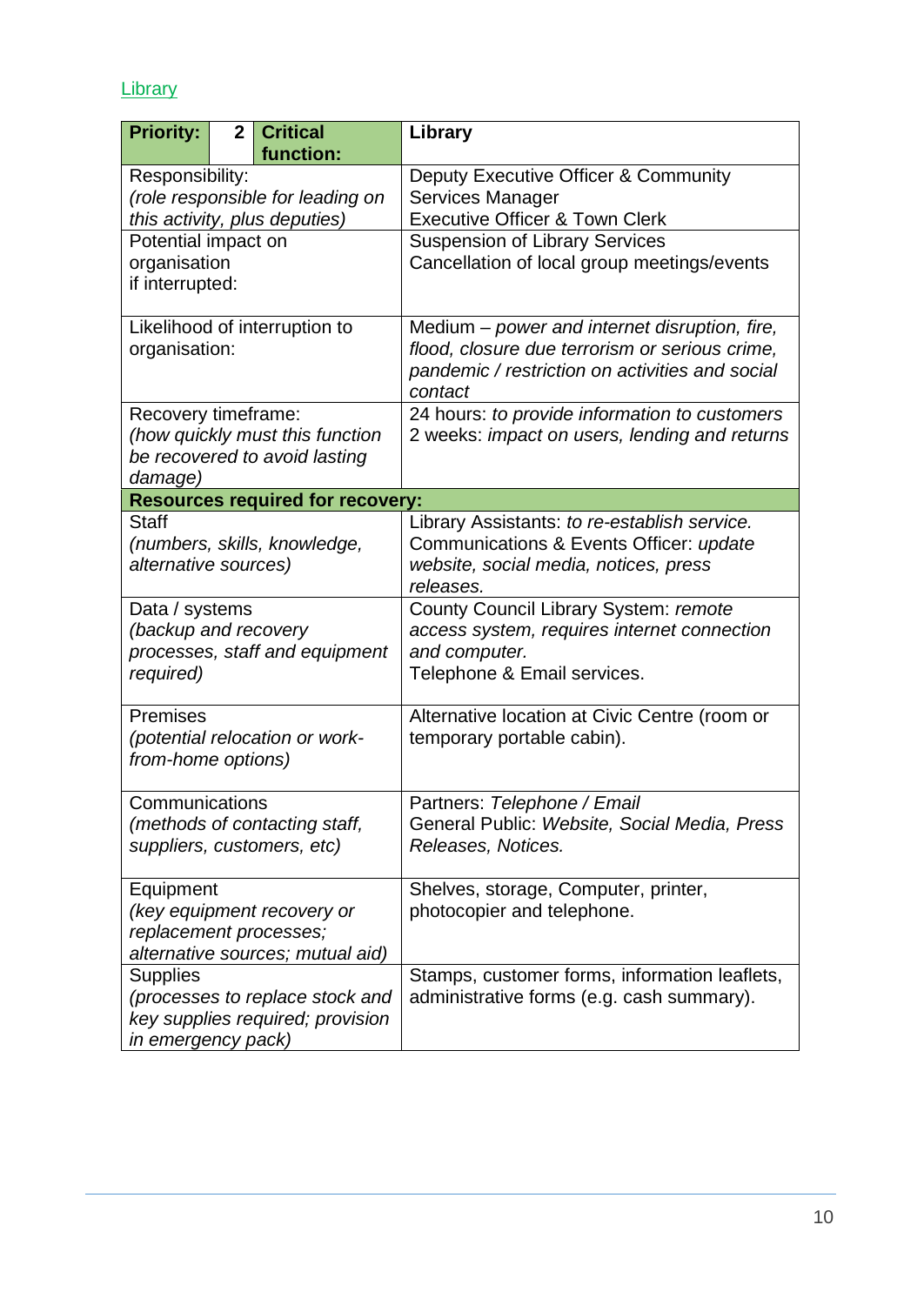## Town Council Management & Administration

| <b>Priority:</b>                 | $\mathbf{2}$                     | <b>Critical</b>                         | <b>Town</b>                               | <b>Council</b>                                             | <b>Management</b>                             | & |
|----------------------------------|----------------------------------|-----------------------------------------|-------------------------------------------|------------------------------------------------------------|-----------------------------------------------|---|
|                                  |                                  | function:                               | <b>Administration</b>                     |                                                            |                                               |   |
| Responsibility:                  |                                  |                                         | <b>Executive Officer &amp; Town Clerk</b> |                                                            |                                               |   |
| (role responsible for leading on |                                  |                                         |                                           |                                                            | Deputy Executive Officer & Community          |   |
| this activity, plus deputies)    |                                  |                                         | Services Manager                          |                                                            |                                               |   |
| Potential impact on              |                                  |                                         |                                           |                                                            | Impact on Council's decision making process   |   |
| organisation                     |                                  |                                         |                                           | Failure to meet statutory deadlines                        |                                               |   |
| if interrupted:                  |                                  |                                         |                                           |                                                            | Loss of advice/support for Members            |   |
|                                  |                                  |                                         |                                           |                                                            | Uncollected income/payments not made.         |   |
|                                  |                                  | Likelihood of interruption to           |                                           |                                                            | Medium - power and internet disruption, fire, |   |
| organisation:                    |                                  |                                         |                                           |                                                            | flood, closure of centre due terrorism or     |   |
|                                  |                                  |                                         |                                           | activities and social contact                              | serious crime, pandemic / restriction on      |   |
| Recovery timeframe:              |                                  |                                         |                                           | 24 hours: decision making process                          |                                               |   |
|                                  |                                  | (how quickly must this function         | 1 week: ordering                          |                                                            |                                               |   |
|                                  |                                  | be recovered to avoid lasting           |                                           |                                                            | 2 weeks: payments to suppliers/payroll        |   |
| damage)                          |                                  |                                         |                                           |                                                            |                                               |   |
|                                  |                                  | <b>Resources required for recovery:</b> |                                           |                                                            |                                               |   |
| <b>Staff</b>                     |                                  |                                         |                                           |                                                            | Personal Assistant & Administrative Officer   |   |
|                                  |                                  | (numbers, skills, knowledge,            |                                           | re-establish service.                                      |                                               |   |
| alternative sources)             |                                  |                                         |                                           |                                                            | Communications & Events Officer: update       |   |
|                                  |                                  |                                         |                                           |                                                            | website, social media, notices, press         |   |
|                                  |                                  |                                         | releases.                                 |                                                            |                                               |   |
| Data / systems                   |                                  |                                         |                                           |                                                            | Finance System (Edge): remote access          |   |
| (backup and recovery             |                                  |                                         |                                           |                                                            | system, requires internet connection and      |   |
|                                  |                                  | processes, staff and equipment          | computer.                                 |                                                            |                                               |   |
| required)                        |                                  |                                         |                                           | Telephone & Email services.                                |                                               |   |
|                                  |                                  |                                         |                                           |                                                            | VPN for file system (Backup at Thorpe Astley  |   |
| Premises                         |                                  |                                         |                                           | Community Centre).<br><b>Alternative Community Centre.</b> |                                               |   |
|                                  |                                  | (potential relocation or work-          |                                           |                                                            | Work from Home - provide link to download     |   |
| from-home options)               |                                  |                                         |                                           |                                                            | Edge, enable web access to Council email      |   |
|                                  |                                  |                                         |                                           | server and VPN for file system.                            |                                               |   |
| Communications                   |                                  |                                         |                                           |                                                            | Councillors/Partners/Suppliers: Telephone /   |   |
|                                  |                                  | (methods of contacting staff,           | Email                                     |                                                            |                                               |   |
|                                  |                                  | suppliers, customers, etc)              |                                           |                                                            | General Public: Website, Social Media, Press  |   |
|                                  |                                  | Releases, Notices.                      |                                           |                                                            |                                               |   |
|                                  | Equipment                        |                                         |                                           |                                                            | Computer, printer, photocopier and telephone. |   |
|                                  | (key equipment recovery or       |                                         |                                           |                                                            |                                               |   |
| replacement processes;           |                                  |                                         |                                           |                                                            |                                               |   |
| alternative sources; mutual aid) |                                  |                                         |                                           |                                                            |                                               |   |
| <b>Supplies</b>                  |                                  |                                         |                                           |                                                            | Headed Paper, Compliments Slips, address      |   |
|                                  | (processes to replace stock and  |                                         |                                           |                                                            | labels, administrative forms, envelopes,      |   |
|                                  | key supplies required; provision |                                         |                                           | stamps. Printer cartridges.                                |                                               |   |
| in emergency pack)               |                                  |                                         |                                           |                                                            |                                               |   |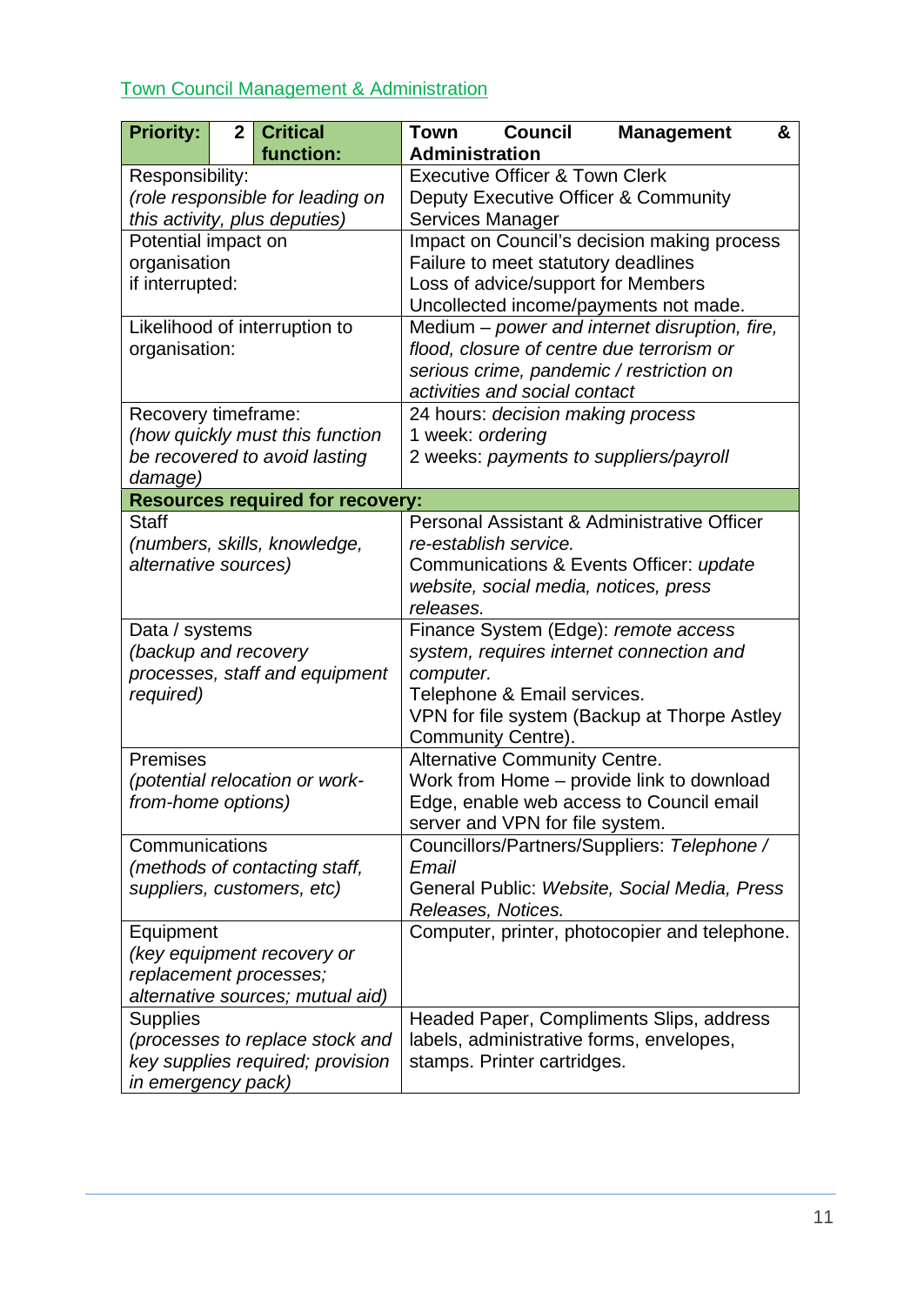## Parks Depot

| <b>Priority:</b>                 | $\mathbf{2}$ | <b>Critical</b><br>function:            | <b>Parks Depot</b>                              |
|----------------------------------|--------------|-----------------------------------------|-------------------------------------------------|
| Responsibility:                  |              |                                         | Deputy Executive Officer & Community            |
| (role responsible for leading on |              |                                         | Services Manager                                |
| this activity, plus deputies)    |              |                                         | <b>Executive Officer &amp; Town Clerk</b>       |
| Potential impact on              |              |                                         | Loss of equipment, vehicles and Mowers          |
| organisation                     |              |                                         | Delayed on Maintenance Schedules                |
| if interrupted:                  |              |                                         | Closure of playgrounds if inspections cannot    |
|                                  |              |                                         | be carried out/mitigating actions not taken.    |
|                                  |              | Likelihood of interruption to           | Medium - fire, flood, terrorism or serious      |
| organisation:                    |              |                                         | crime                                           |
| Recovery timeframe:              |              |                                         | 1 week: maintenance / inspections               |
|                                  |              | (how quickly must this function         | 2 weeks: use of pitches / changing and toilet   |
|                                  |              | be recovered to avoid lasting           | provision                                       |
| damage)                          |              |                                         |                                                 |
|                                  |              | <b>Resources required for recovery:</b> |                                                 |
| <b>Staff</b>                     |              |                                         | Parks & Grounds staff: to re-establish service. |
|                                  |              | (numbers, skills, knowledge,            | Communications & Events Officer: update         |
| alternative sources)             |              |                                         | website, social media, notices, press           |
|                                  |              |                                         | releases.                                       |
| Data / systems                   |              |                                         | $N/A$ .                                         |
| (backup and recovery             |              |                                         |                                                 |
|                                  |              | processes, staff and equipment          |                                                 |
| required)                        |              |                                         |                                                 |
| Premises                         |              |                                         | Alternative location for equipment              |
|                                  |              | (potential relocation or work-          | (Shakespeare Park or temporary portable         |
| from-home options)               |              |                                         | cabin).                                         |
|                                  |              |                                         |                                                 |
| Communications                   |              |                                         | General Public: Website, Social Media, Press    |
|                                  |              | (methods of contacting staff,           | Releases, Notices.                              |
| suppliers, customers, etc)       |              |                                         |                                                 |
| Equipment                        |              |                                         | Maintenance equipment, protective clothing,     |
| (key equipment recovery or       |              |                                         | essential tools, vehicles and Mowers.           |
| replacement processes;           |              |                                         |                                                 |
| alternative sources; mutual aid) |              |                                         |                                                 |
| <b>Supplies</b>                  |              |                                         | Fuel, chemicals, fixings, nuts and bolts.       |
| (processes to replace stock and  |              |                                         |                                                 |
| key supplies required; provision |              |                                         |                                                 |
| in emergency pack)               |              |                                         |                                                 |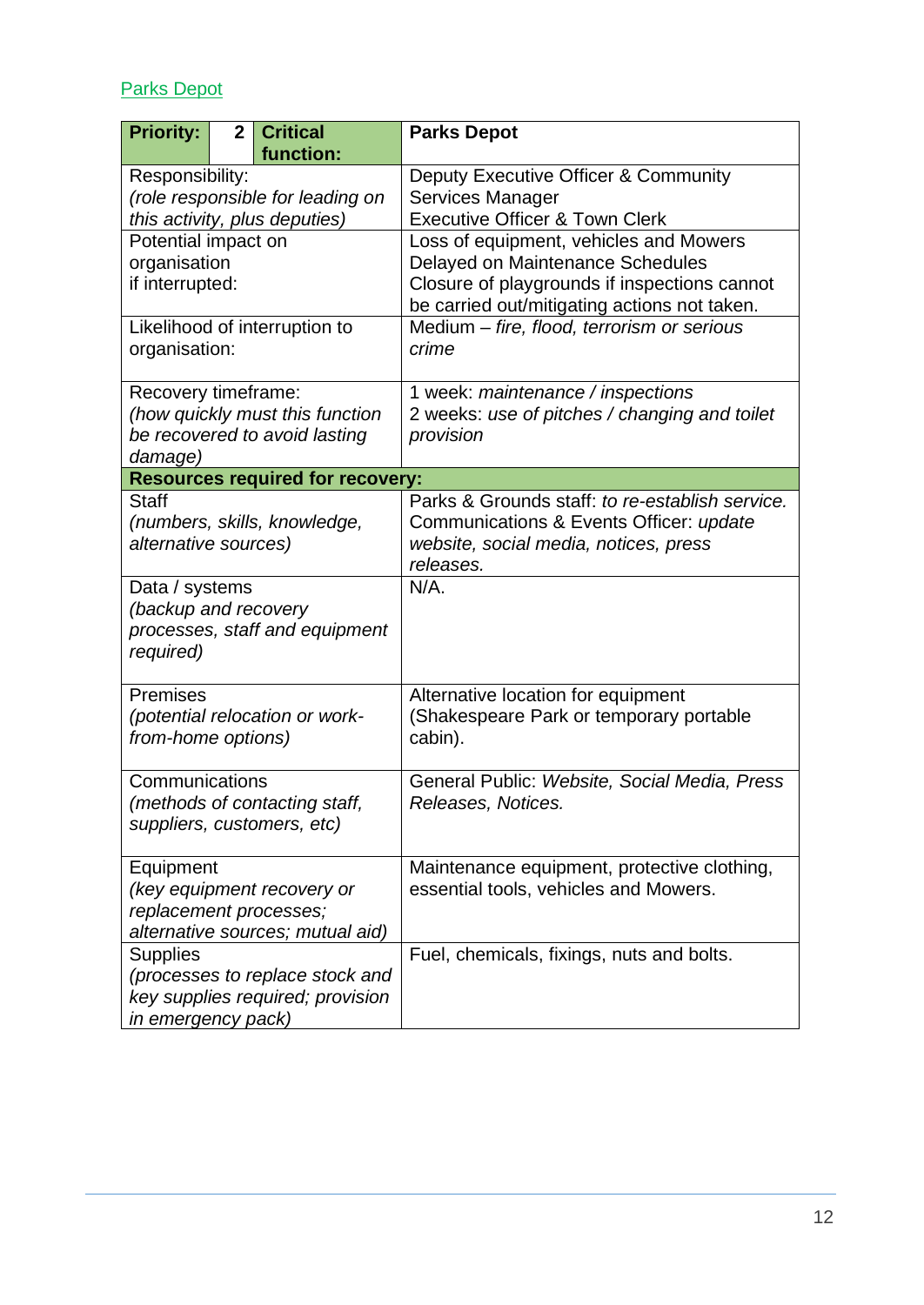## <span id="page-12-0"></span>Licensed Bar Facilities

| <b>Priority:</b>                 | 3 | <b>Critical</b><br>function:            | <b>Licensed Bar Facilities</b>                                                          |
|----------------------------------|---|-----------------------------------------|-----------------------------------------------------------------------------------------|
| Responsibility:                  |   |                                         | <b>Resources &amp; Facilities Manager</b>                                               |
|                                  |   | (role responsible for leading on        | <b>Executive Officer &amp; Town Clerk</b>                                               |
| this activity, plus deputies)    |   |                                         |                                                                                         |
| Potential impact on              |   |                                         | Possible closure of the Licensed Bar                                                    |
| organisation                     |   |                                         | Loss of room hire, particularly where Licensed                                          |
| if interrupted:                  |   |                                         | Bar services are required for the function.                                             |
|                                  |   |                                         |                                                                                         |
| organisation:                    |   | Likelihood of interruption to           | Low – power and internet disruption, fire,<br>flood, closure of centre due terrorism or |
|                                  |   |                                         | serious crime, pandemic / restriction on                                                |
|                                  |   |                                         | activities and social contact. Temporary bar                                            |
|                                  |   |                                         | could be set up in function room. License                                               |
|                                  |   |                                         | could be lifted to allow hirers to bring their                                          |
|                                  |   |                                         | own alcohol.                                                                            |
| Recovery timeframe:              |   |                                         | 24 hours: closure of Bar                                                                |
|                                  |   | (how quickly must this function         | 1 week: loss of hires                                                                   |
|                                  |   | be recovered to avoid lasting           | 2 weeks: impact on contractor - who may not                                             |
| damage)                          |   |                                         | be able to recover service.                                                             |
|                                  |   | <b>Resources required for recovery:</b> |                                                                                         |
| <b>Staff</b>                     |   |                                         | <b>Customer &amp; Information Services Advisors</b>                                     |
|                                  |   | (numbers, skills, knowledge,            | and Duty Officers: contact hirers, arrange                                              |
| alternative sources)             |   |                                         | refunds, assess hirer's needs and keep them<br>updated.                                 |
|                                  |   |                                         | Communications & Events Officer: update                                                 |
|                                  |   |                                         | website, social media, notices, press                                                   |
|                                  |   |                                         | releases.                                                                               |
| Data / systems                   |   |                                         | Facilities System (Edge): remote access                                                 |
| (backup and recovery             |   |                                         | system, requires internet connection and                                                |
|                                  |   | processes, staff and equipment          | computer.                                                                               |
| required)                        |   |                                         | Telephone & Email services.                                                             |
|                                  |   |                                         |                                                                                         |
| <b>Premises</b>                  |   | (potential relocation or work-          | Centres (if available).<br>Work from Home - provide link to download                    |
| from-home options)               |   |                                         | Edge, enable web access to Council email                                                |
|                                  |   |                                         | server.                                                                                 |
| Communications                   |   |                                         | Hirers: Telephone / Email                                                               |
| (methods of contacting staff,    |   |                                         | General Public: Website, Social Media, Press                                            |
| suppliers, customers, etc)       |   |                                         | Releases, Notices.                                                                      |
| Equipment                        |   |                                         | Computer, printer and telephone.                                                        |
| (key equipment recovery or       |   |                                         |                                                                                         |
| replacement processes;           |   |                                         |                                                                                         |
| alternative sources; mutual aid) |   |                                         |                                                                                         |
| <b>Supplies</b>                  |   |                                         | Headed Paper, Compliments Slips,                                                        |
| (processes to replace stock and  |   |                                         | envelopes, stamps.                                                                      |
| key supplies required; provision |   |                                         |                                                                                         |
| in emergency pack)               |   |                                         |                                                                                         |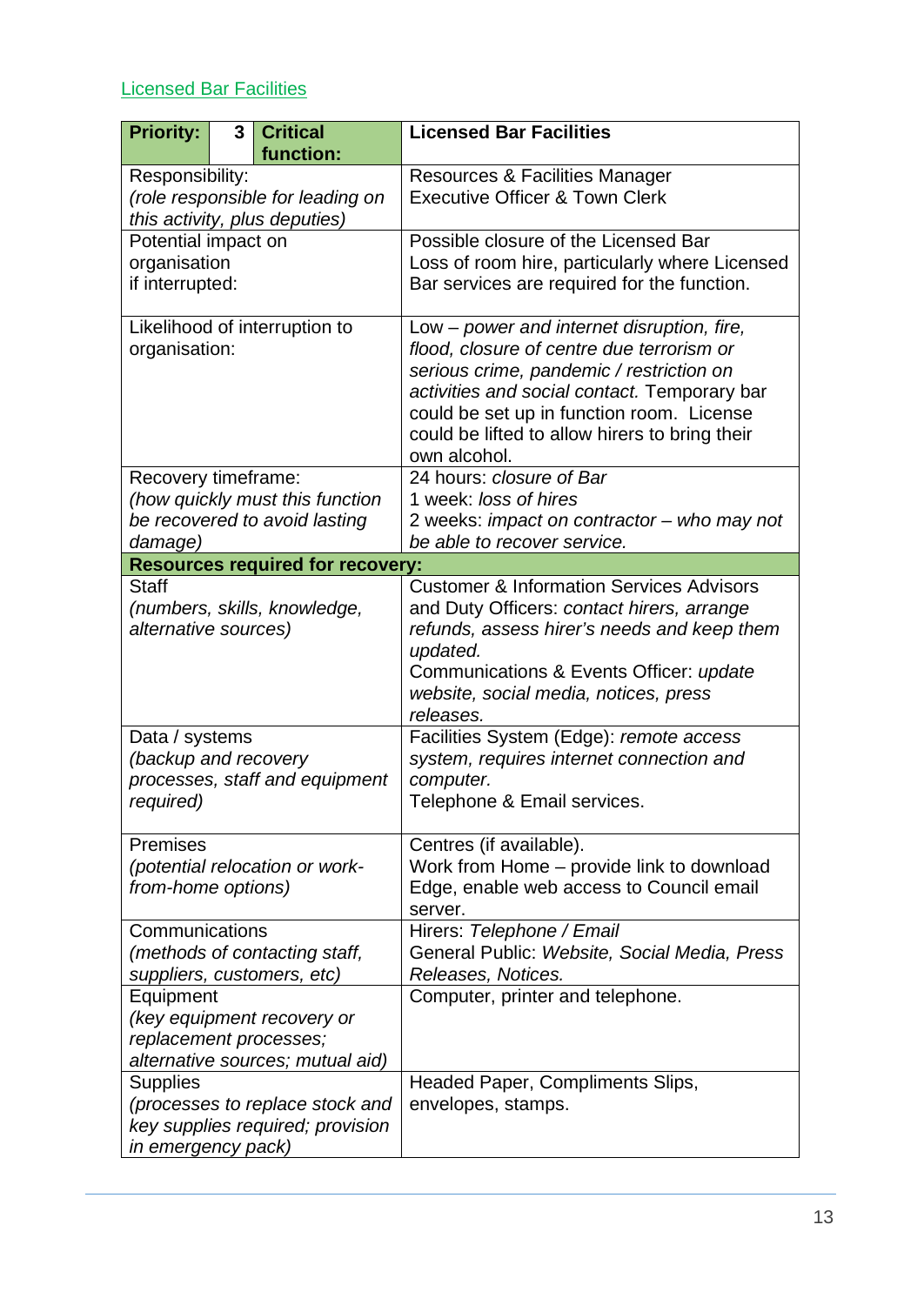#### **APPENDIX 1 – EMERGENCY RESPONSE CHECKLIST**

| <b>Task</b>                                                  | <b>Completed</b><br>(date, time, by) |
|--------------------------------------------------------------|--------------------------------------|
|                                                              |                                      |
| <b>Actions within 24 hours:</b>                              |                                      |
| Start of log of actions and expenses undertaken (see         |                                      |
| section 9 Action and Expenses Log)                           |                                      |
| Liaise with emergency services (see section 6E Contact       |                                      |
| List - Emergency Services)                                   |                                      |
| Identify and quantify any damage to the organisation,        |                                      |
| including staff, premises, equipment, data, records, etc     |                                      |
| Assess the key priorities for the remainder of the working   |                                      |
| day and take relevant action. Consider sending staff home,   |                                      |
| to recovery site etc                                         |                                      |
| Inform staff what is required of them.                       |                                      |
| Identify which critical functions have been disrupted (use   |                                      |
| section 4, Types of Incident)                                |                                      |
| Convene those responsible for recovering identified          |                                      |
| critical functions, and decide upon the actions to be taken, |                                      |
| and in what time-frames (use section 8 Critical Function     |                                      |
| Analysis and Recovery Process)                               |                                      |
| Provide information to:                                      |                                      |
| <b>Staff</b>                                                 |                                      |
| Suppliers and customers                                      |                                      |
| Insurance company                                            |                                      |
| Publicise the interim arrangements for delivery of critical  |                                      |
| activities. Ensure all stakeholders are kept informed of     |                                      |
| contingency arrangements as appropriate                      |                                      |
| Consider how this will be done e.g. website/telephone etc.   |                                      |
| Consider who needs to know the interim arrangements e.g.     |                                      |
| key stakeholders, customers, suppliers etc.                  |                                      |
| Recover vital assets/equipment to enable delivery of         |                                      |
| critical activities.                                         |                                      |
| Identify the essential equipment/resources/information that  |                                      |
| need to be recovered where possible                          |                                      |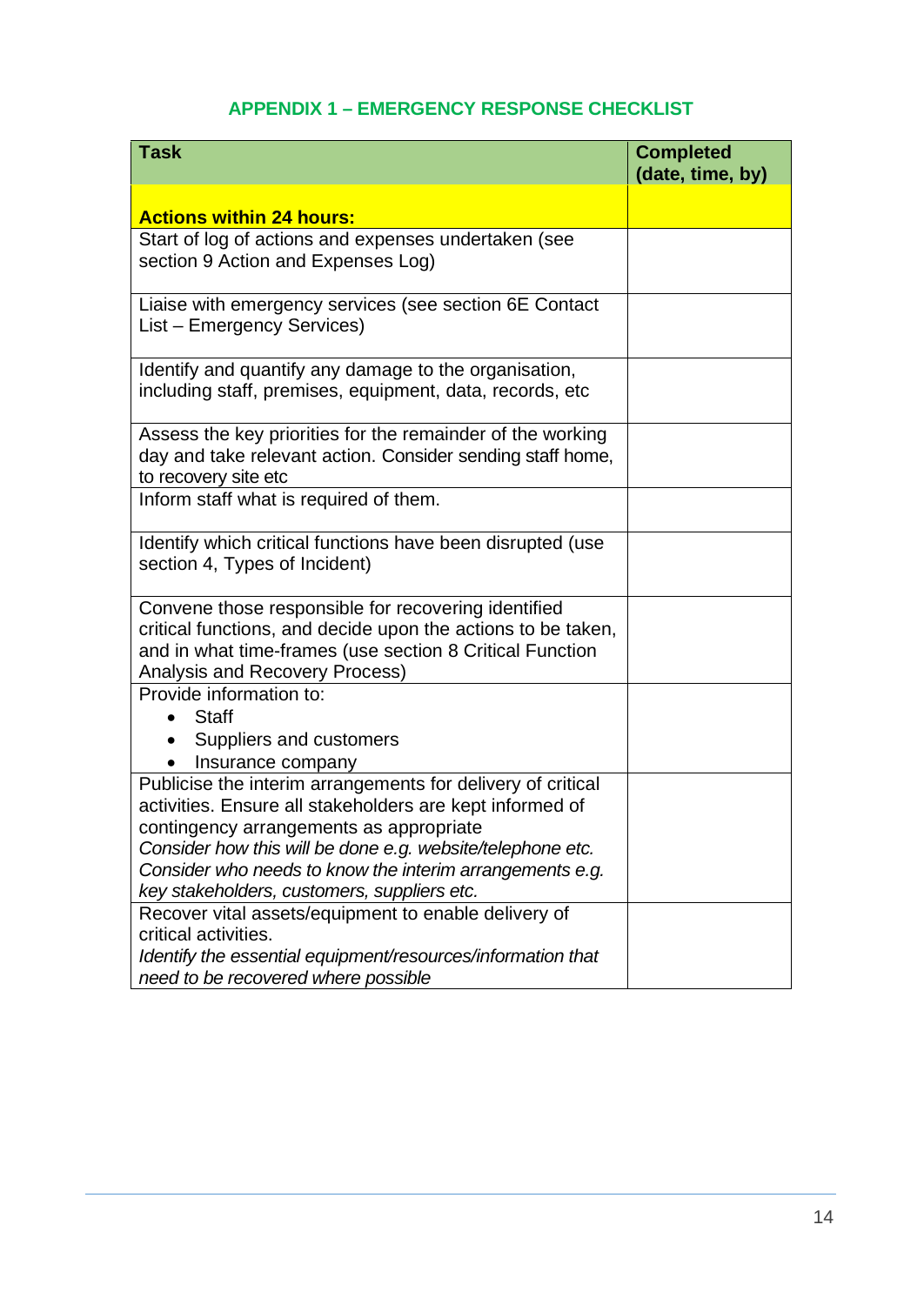| <b>Task</b>                                                | <b>Completed</b><br>(date, time, by) |
|------------------------------------------------------------|--------------------------------------|
| Daily actions during the recovery process:                 |                                      |
| Convene those responsible for recovery to understand       |                                      |
| progress made, obstacles encountered, and decide           |                                      |
| continuing recovery process                                |                                      |
| Provide information to:                                    |                                      |
| $\bullet$ Staff                                            |                                      |
| Suppliers and customers                                    |                                      |
| Insurance company                                          |                                      |
| Provide public information to maintain the reputation of   |                                      |
| the organisation and keep relevant authorities informed    |                                      |
|                                                            |                                      |
| <b>Following the recovery process:</b>                     |                                      |
| Arrange a debrief of all staff and identify any additional |                                      |
| staff welfare needs (e.g. counselling) or rewards          |                                      |
| Use information gained from the debrief to review and      |                                      |
| update this business continuity management plan            |                                      |